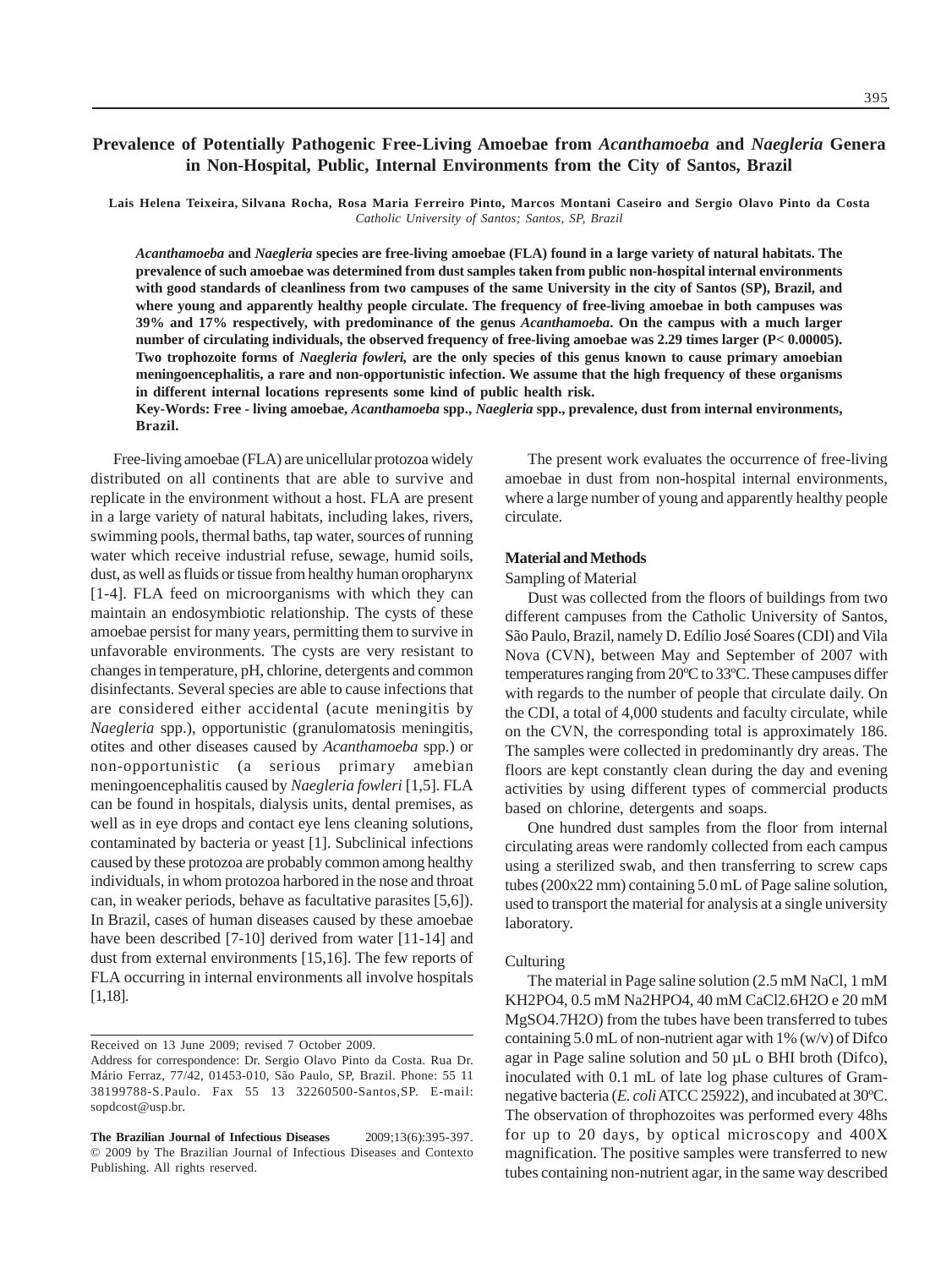above. The identification of amoebae genera was based on the observation of cysts and throphozoites, according to type of movement and morphological criteria [20-22]. Formation of flagella in distilled water at 37ºC and a temperature increase to 43ºC made the culture media selective for *Naegleria fowleri* isolation [23].

## Sample Maintenance

Amoebae kept in tubes containing non-nutrient agar with 1% (w/v) of Difco agar in Page saline solution at 4ºC under moist conditions were maintained for several months.

### **Results**

Potentially pathogenic free-living amoebae from the genera *Acanthamoeba* and *Naegleria* were isolated from internal environments from two campuses of the investigated university.

On the CDI campus, among 100 samples of dust analyzed, 39% were positive according to observation of cystic and throphozoite structures. 19% of samples were positive for only *Acanthamoeba,* 12% for only *Naegleria* and in 8%, the simultaneous presence of both genera was observed.

On the CVN campus, among the 100 analyzed samples and using the same observational criteria, 17% were positive. 11% were positive for only *Acanthamoeba*, 5% for only *Naegleria*, and in only 1% both genera were detected.

The presence of free-living amoebae on the CDI campus was 2.29 times larger (p< 0.00005) than in the CVN campus.

In two samples from different locations on the CDI campus, the flagellated form of *Naegleria fowleri* was detected.

### **Discussion**

Species of *Acanthamoeba* and *Naegleria* are widely distributed in the environment, and can be acquired by humans by contact with contaminated water or dust by either aspiration or inhalation [24]. Giazzi [15] evaluated the FLA prevalence in 23 dust samples from external environments and observed a high positive rate of ~86% for the genus *Acanthamoeba* and ~39% for *Naegleria*. In Brazil, several reports address FLA isolation from dust in hospitals, because of the potential pathogenicity of these organisms. SILVA & ROSA [17] collected 132 dust samples in two hospitals. The positive rate was ~46% for the *Acanthamoeba* and ~4% for *Naegleria* genus. Carlesso et al. [18] analysed 135 samples in dust and biofilms from 15 different hospital environments, and detected a 35% positive rate, with 34% with morphological aspects of amoebae from the genus *Acanthamoeba*.

In the present work, the environmental health hazard related to FLA in dust from internal non-hospital environments, in which a large number of young and apparently healthy people circulate. On both campuses a larger frequency of cysts and trophozoites from *Acanthamoeba* species than *Naegleria* species was detected, which is in accordance with expectations [4,17,18]. These results may also be a consequence of the sampling being carried out more frequently in dry places, and

also because *Acanthamoeba* is more resistant to disinfectants and environmental variations than *Naegleria* [19].

The frequency of amoebae detection was apparently similar in hospital and non-hospital environments [17,18]. Taking into account that for survival and replication FLA require to feed on microorganisms and other organic particles present on the floor [3,25,27], and that such nutrients should be scarce in the internal environments investigated because of wide-spread and constant cleaning. It is a reasonable assumption that the presence of amoebae results from the constant traffic of people transporting dust to these environments. It is possible that the statistically significant difference in frequency of positive samples for amoebae between the two campuses results from the much larger number of individuals that circulate on the CDI area (~25 times larger) than on the CVN *campus.*

In two of the samples isolated from different CDI campus locations, the flagellated trophozoite form of *Naegleria fowleri* was observed. This free-living amoeba can be found in thermal waters all over the world, and is the only species among the thirty of its genus that can cause primary amoebian meningoencephalitis in humans, a rare non-opportunistic infection, that has a fast and lethal progression. Although the infection reaches the central nervous system (CNS) through the olphactory epithelium and generally affects healthy children and young adults that have swum recently in contaminated lakes and swimming pools [26,27]: it is believed also that contamination may also occur by inhalation of contaminated dust [28].

In the absence of definitive studies to the contrary, the evaluation of free-living amoebae in different internal nonhospital environments can be considered an option for health environmental surveillance.

# **Acknowledgements**

His work was financially supported by Conselho Nacional de Pesquisa (CNPq) grant number 301149/2003-8.

#### **References**

- 1. Khan N. A. *Acanthamoeba*: biology increasing importance in human health. FEMS Microbiol Rev; **2006**; 30**:** 564–559.
- 2. Pacheco L.G., Martins A.V., A importância do estudo das amebas de vida livre. Saúde & Ambiente em Revista **2008**; 3 (1): 57-65.
- 3. Schuster F. L., Visvesvara G. S. Free-living amoeba as opportunistic and non-opportunistic pathogens of humans and animals. Int J Parasitol 2004; 34: 1–27
- 4. Rezaeian M., Niyyati M., Farnia F., Montevalli Haghi A. Isolation of *Acantamoeba* spp. from differente Environmental sources. Iranian J Parasitol **2008**; 3(1): 44-7.
- 5. Visvesvara G.S., Moura H., Schuster F.L. Pathogenic and opportunistic free-living amoebae: *Acanthamoeba* spp., *Balamuthia mandrillaris*, *Naegleria fowleri*, and *Sappinia diploidea*. FEMS Immun Med Microbiol **2007**; 50 (1): 1-26.
- 6. Marciano-Cabral F., Cabral G. *Acanthamoeba* spp. as agents of disease in humans. Clin Microbiol Rev **2003**; 16 (2): 273-307.
- 7. Moura H., Salazar H. C., Fernandes O., et al. Amebas de vida-livre no intestino humano: evidências de parasitismo. Rev Inst Med Trop São Paulo, **1985** ; 27:150–6.